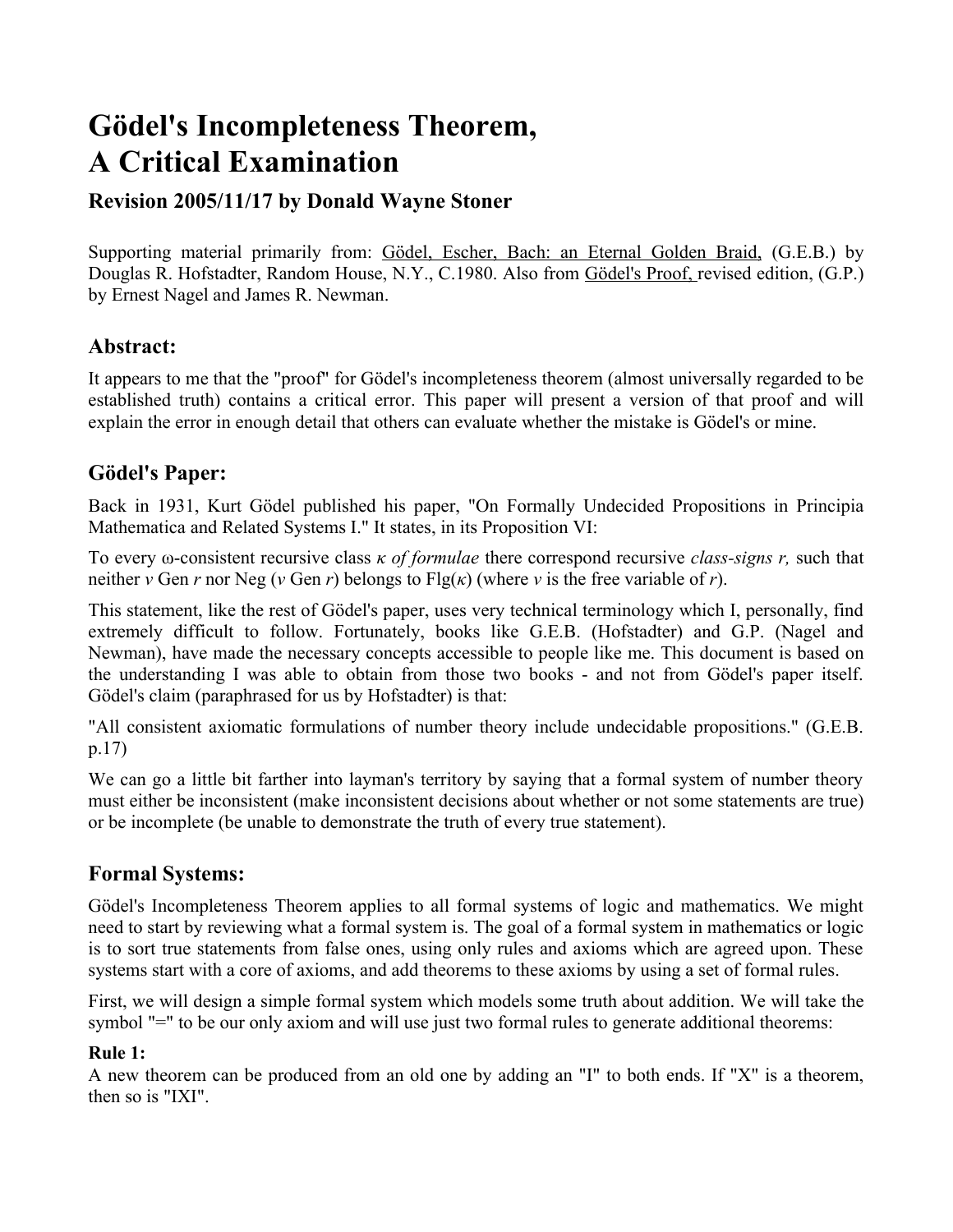### **Rule 2:**

A new theorem can be produced by adding a "+" to the left side. If "X" is a theorem, then so is "+X".

By playing around with these rules, we can see that.  $I+I=II$ ,  $I+II+III=IIIII$ , and  $+I=I$ , are all theorems; but that II+II=I, =I=, and II=I+I, are not. The theorems can all be interpreted as true statements about addition (by interpreting "II" as 2, "III" as 3 etc.), but there are other true statements about arithmetic which cannot be formally generated using this system. Notice that  $II=I+I$  can be understood as a true statement, although it is not a "theorem" by the two rules we are using. We could add a third rule:

### **Rule 3:**

A new theorem can be produced by adding a "+" to the *right* side. If "X" is a theorem, then so is "X+".

With this third rule, II=I+I now becomes a theorem of our formal system. However, there are still true statements about arithmetic which cannot be formally generated using this improved three-rule system.

This was just a very simple formal system which was made up to illustrate the difference between theorems and actual truth. Next, we will examine some of the real formal systems which are normally used to sort logical and mathematical truth from error.

# **Propositional Calculus: (P.C.)**

(See G.E.B. p. 187 or G.P. pp. 45-56 for a similar system).

### **Rules of P.C.:**

Joining Rule: If p and q are both theorems then so is  $\leq p \land q$ Separation Rule: If  $\leq p \land q$  is a theorem then so are p and q Double Tilde Rule:  $\sim$  can be deleted from any theorem. It can also be inserted, provided that the result is well formed. Fantasy Rule: If q can be derived when p is assumed, then  $\leq p \leq q$  is a theorem. Carry-over Rule: Inside a fantasy, any theorem from the "reality" one level up can be imported and used. Rule of Detachment: If p and  $\leq p \leq q$  are both theorems, then q is a theorem. Contrapositive Rule:  $\leq p \supset q$  and  $\leq \leq q \supset \sim p$  are interchangeable. De Morgan's Rule:  $\langle p \rangle \sim q$  and  $\langle p \rangle \sim q$  are interchangeable. Switcheroo Rule: (see G.E.B. p.187 for an "explanation" for the name)  $\langle p \vee q \rangle$  and  $\langle \neg p \supset q \rangle$  are interchangeable.

Here, the symbol "∧" means "and," "∨" means "or," "~" means "not," and "⊃" means "implies that." Triangular brackets, "<" and ">", are used to specify order of operation; and square brackets, "[" and "]", are used to mark off a "fantasy." Under P.C., all axioms must be generated using the fantasy rule.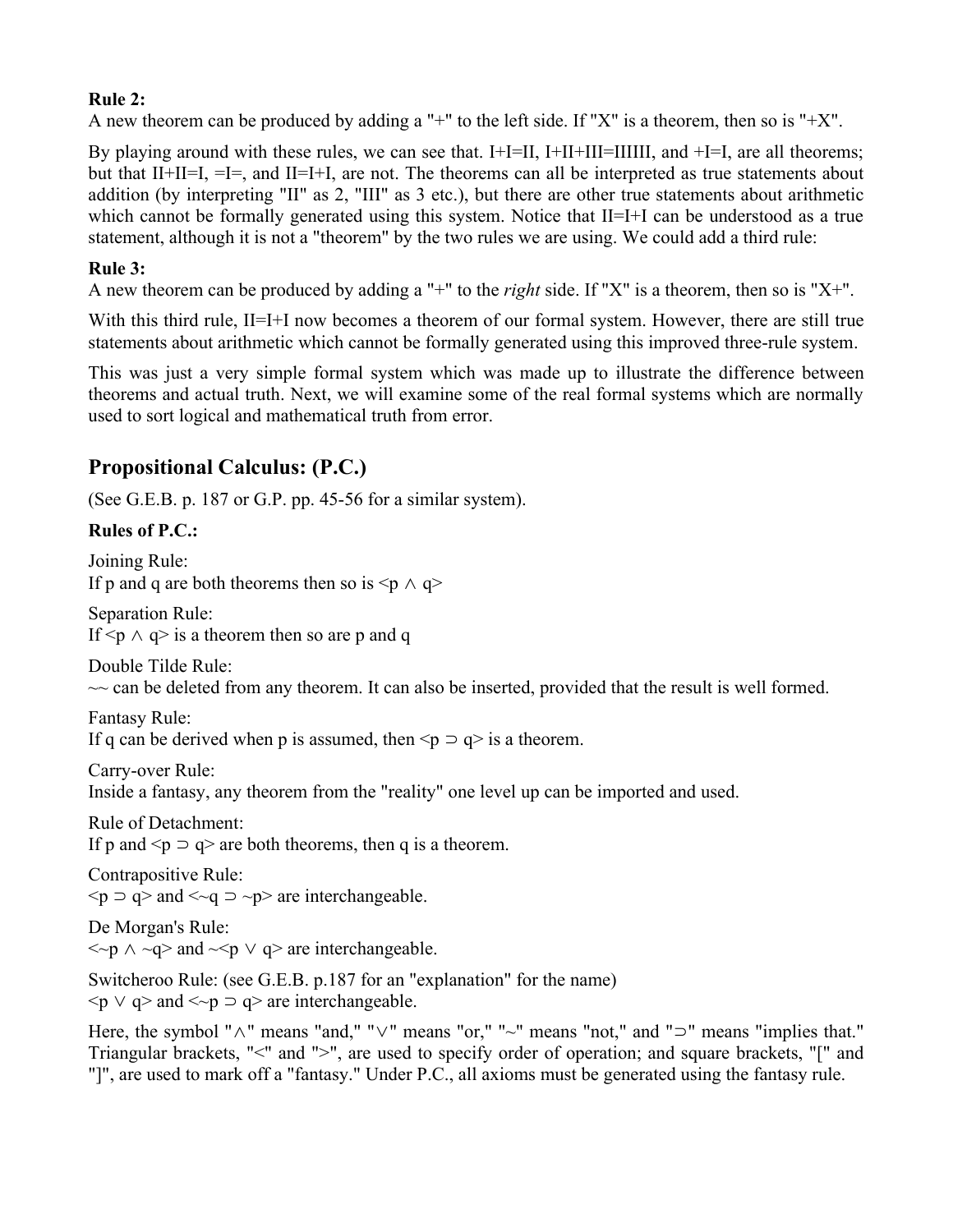# **Rule of Excluded Middle:**

An important consequence of the P.C. is the Rule of Excluded Middle. A proposition must be either true or false. <p∨~p> (It cannot be neither true nor false.) Formally, this is a normal "or" not an "exclusive or." This rule does not directly assert that a proposition cannot be both true and false ~<~p∧p>. However, it is a simple matter to demonstrate that this also is logically implied by the formal form of the rule:

 $(1)$   $\langle$ p $\vee$  $\sim$ p $>$ (2)  $\sim$   $\sim$   $p$   $\vee$   $\sim$   $p$   $>$  Double Tilde Rule (added) (1) (3)  $\sim$   $\sim$   $p \land \sim p$  De Morgan's Rule (2)

(4)  $\ll \sim p \land p$  Double Tilde Rule (removed) (3)

It turns out that the Rule of Excluded Middle is a very important one. If we allow that a proposition and its negation are both true, we can prove absolutely anything to be true:

|                           |                                         |          | <b>Begin Primary Fantasy</b>      |
|---------------------------|-----------------------------------------|----------|-----------------------------------|
| (5)                       | $\langle p\rangle$                      |          | <b>Presumed for Fantasy</b>       |
| (6)                       | $\sim p$                                |          | Separation Rule (5)               |
| (7)                       | p                                       |          | Separation Rule (5)               |
|                           |                                         |          | Begin Secondary Fantasy           |
| (8)                       |                                         | $\sim q$ | <b>Presumed for Fantasy</b>       |
| (9)                       |                                         | p        | Imported (Carry-over Rule) (7)    |
| (10)                      |                                         |          | $\sim$ -p Double Tilde Rule (9)   |
|                           |                                         |          | <b>End Secondary Fantasy</b>      |
| (11)                      | $\langle \sim q \supset \sim p \rangle$ |          | Conclusion from Fantasy $(8, 10)$ |
| (12)                      | $\langle p \supset q \rangle$           |          | Contrapositive Rule (11)          |
| (13)                      | q                                       |          | Detachment $(6, 12)$              |
|                           |                                         |          | <b>End Primary Fantasy</b>        |
| $(14) \ll p \wedge p > p$ |                                         |          | Conclusion from Fantasy $(5, 13)$ |

It doesn't matter what q (assumed to be false in line 8) means. It might mean, for example, "I am the Pope." Neither does it matter what p means. The point is, if both p and  $\sim p$  are presumed to be true, then we know that q (line 13) must also be true. Absolutely anything can be concluded.

# **Self Stultification:**

A self stultifying statement is one which supplies the information for its own refutation. Consider the statement:

"No statements are true."

This statement (which we will call statement q) asserts that there are no statements which are true. Yet q is itself a statement and must, therefore be false by its own assertion. Symbolically this could be expressed:

 $\leq q \leq \leq q$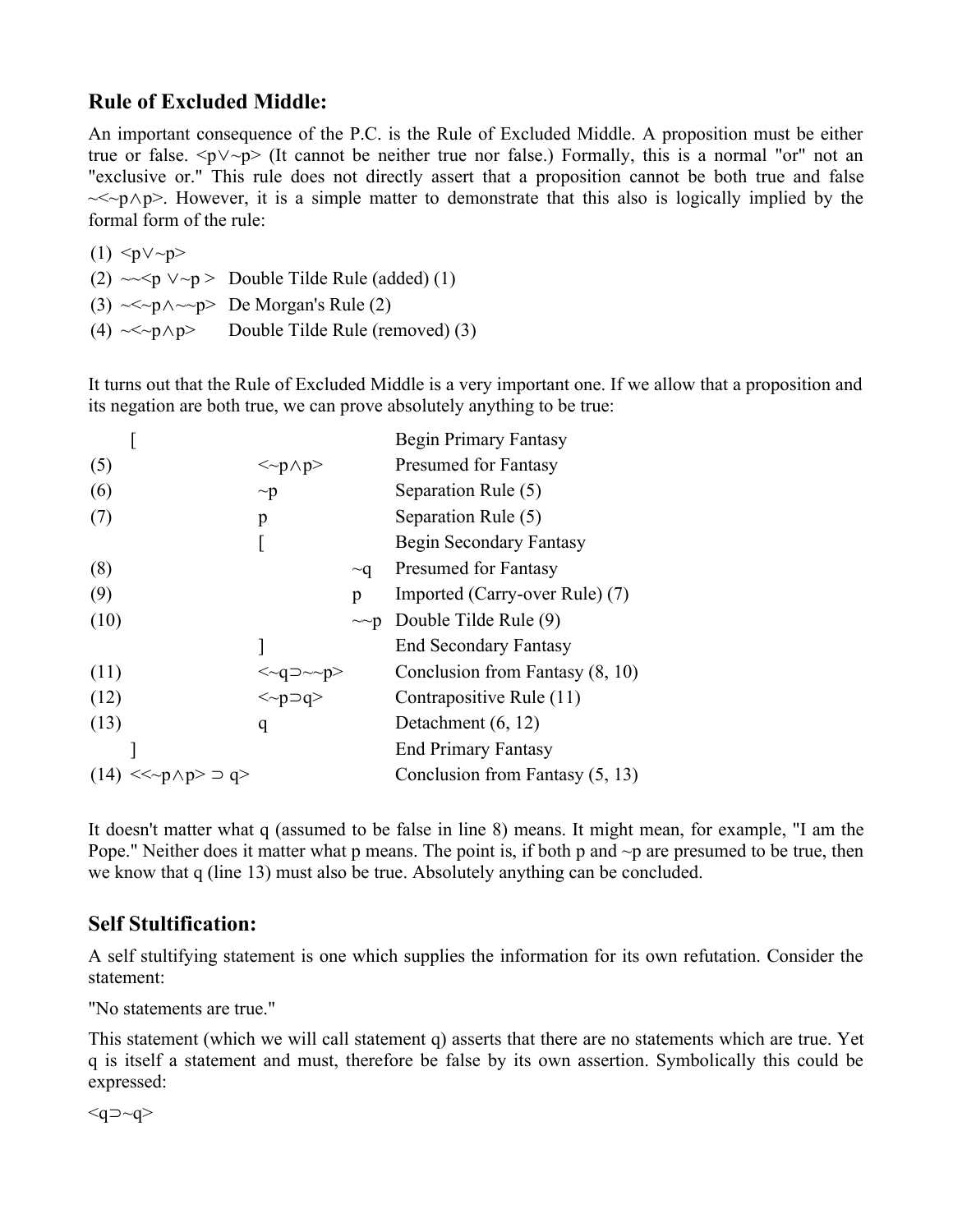From this we can see:

|                                 | $(16) \sim < \sim q \rightarrow q>$ Double Tilde Rule (15) |
|---------------------------------|------------------------------------------------------------|
|                                 | $(17) \sim \ll q \lor \sim q$ Switcheroo Rule (16)         |
| $(18) \sim \sim q \land \sim q$ | De Morgan's Rule (17)                                      |
| $(19) \sim q \land q$           | Double Tilde Rule (18)                                     |
| $(20)$ ~q                       | Separation Rule (19)                                       |

This means statement q is a false statement. From this, we conclude that there must be at least one true statement. For example, we conclude from line 20 that the negation of q is true:

"It is not true that no statements are true."

We must remember that lines 15-20 really comprise a fantasy (since we don't know at the beginning whether q is true or false). The fantasy rule yields the true theorem:

 $(21)$  <<g ⊃ ~q > ⊃ ~q >

So we know the consequence of assuming q. It is that  $\sim q$  must be true. By the rule of excluded middle, the only thing, other than q, we might have assumed must be  $\sim q$  (making  $\sim q$  true anyway). So either way, we know that ~q must be a true statement.

# **Epimenides Paradox:**

In about 600 B.C., there was a poet/philosopher named Epimenides who made the statement, "All Cretans are liars!" Since Epimenides was, himself, from the island of Crete (and a poet), this statement has been understood to mean, "I'm a liar," or even, "This statement is false." Here we will word the Epimenides paradox as:

(22) "This statement is not true."

This statement (which we will call statement p) is similar to the self stultifying statement q, "No statements are true," except that it only applies to itself. The consequence of this restriction is very interesting and is also quite poetic. Like q, p asserts its own negation:

<p⊃~p>

But notice what happens if we assume that p is false. When we assumed q was false, it only meant that there was at least one statement which was true (not necessarily q itself). But when we assume p is false then it must be p itself which is now asserted (by negation) to be true. The Epimenides paradox is self stultifying in both directions:

 $p > p$ <~p⊃p>

Whatever we assume, we find the "truth" shifting on us. This statement has a circular or even oscillating nature. (The word "paradox" is defined differently in different fields of study. In this paper we will be using the term "paradox" in this circular sense implied by "Epimedies paradox.") If we take the Epimenides paradox seriously, we come to an interesting conclusion: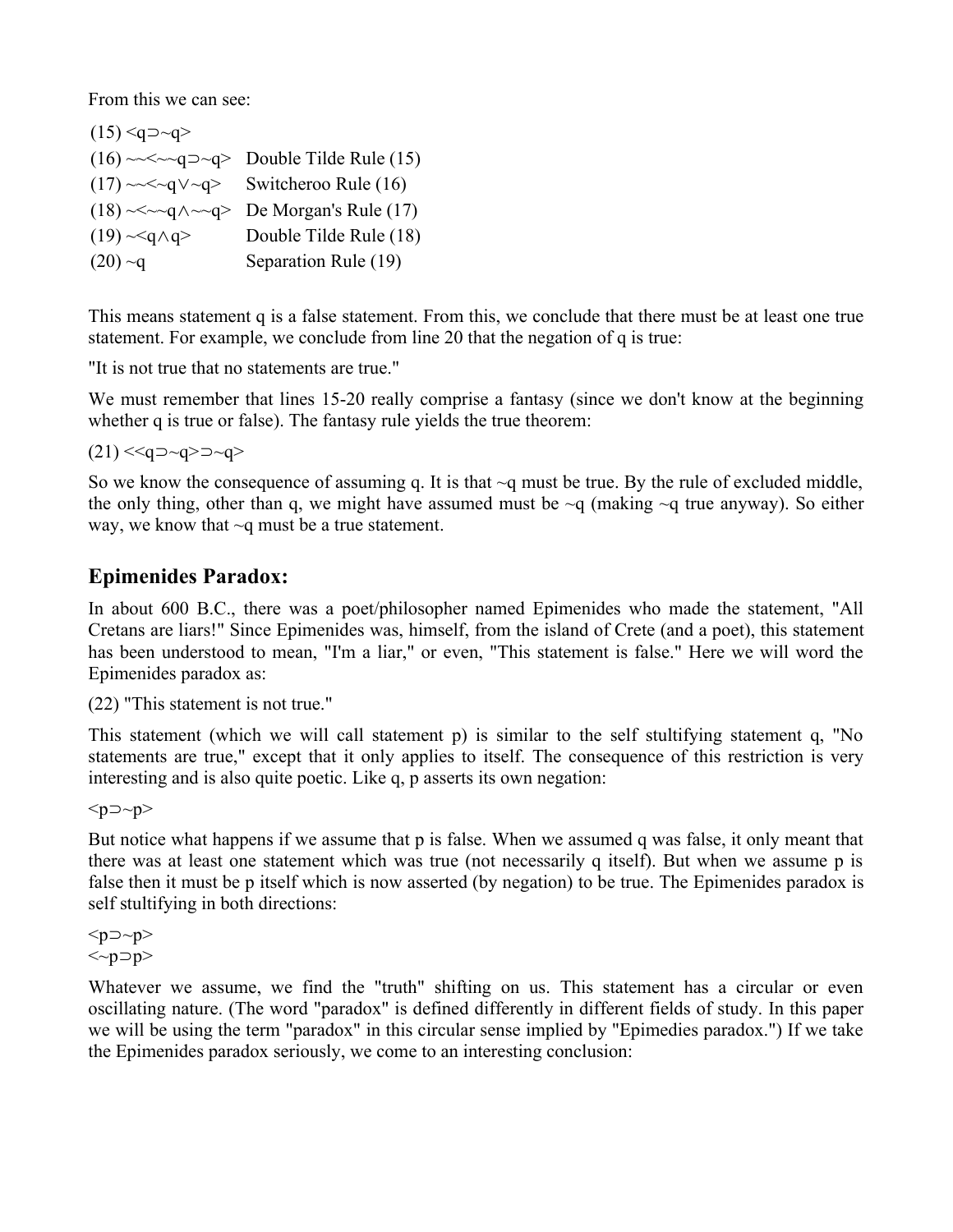| $(23)$ <p <math="">\sup -p &gt;<br/>(24) &lt; p</p> | This Statement (p) is Not True |
|-----------------------------------------------------|--------------------------------|
| $(25) \sim\lt \sim p \supset \neg p$                | Double Tilde Rule (23)         |
| $(26) \sim \sim \sim p \lor p$                      | Switcheroo Rule (25)           |
| $(27) \sim \sim p \land \sim p$                     | De Morgan's Rule (26)          |
| $(28) \sim p \land p >$                             | Double Tilde Rule (27)         |
| $(29)$ ~p                                           | Separation Rule (28)           |
| $(30)$ <p <math="">\lor p&gt;</p>                   | Switcheroo Rule (24)           |
| $(31) \sim p$                                       | Double Tilde Rule (30)         |
| $(32) \sim p \land p$                               | De Morgan's Rule (31)          |
| $(33) \sim p$                                       | Separation Rule (32)           |
| $(34)$ p                                            | Double Tilde Rule (33)         |
| $(35) < p$ $\land p$                                | Joining Rule (29, 34)          |

Although the preceding derivation gives us what we need (in line 35) to prove that we are all the Pope (lines 5-14), this does not make that conclusion valid. No one (not even Epimenides himself) expects us to take this seriously. The whole derivation (lines 23-35) ought to have been enclosed in fantasy brackets "[" and "]" making the real conclusion:

(36) <  $\langle p \rangle$  <  $\langle p \rangle$  ∧  $\langle p \rangle$  →  $p$  >  $\langle p \rangle$  →  $\langle p \rangle$  > Fantasy Rule (23, 24, 35)

So symbolic logic didn't really come crashing to the ground when Epimenides called himself a liar. We merely forgot to enclose our reasoning in fantasy brackets as we ought to have done.

# **Typographical Number Theory: (T.N.T.)**

(see G.E.B. pp.216-218, 224 or similar information from G.P. pp.  $70+$ )

The P.C. seems to be useful as far as it goes, but the T.N.T. extensions will take us farther.

**Axioms of T.N.T.:** 1)  $\forall$ a: ~Sa = 0 2)  $\forall$ a:  $(a + 0) = a$ 3)  $\forall$ a: $\forall$ b: (a + Sb) = S(a + b) 4)  $\forall$ a:  $(a \cdot 0) = 0$ 5)  $\forall$ a: $\forall$ b: (a · Sb) = ((a · b) + a)

#### **Rules of T.N.T.:**

Rule of specification:

If variable u occurs in string x, and if  $\forall u$ :x is a theorem, then x is a theorem, and so is any string made by replacing u, wherever it occurs, by one and the same term.

Rule of Generalization:

If x is a theorem containing free variable u, then  $\forall$ u:x is a theorem. (Restriction: No generalization is allowed in a fantasy on any variable which appeared free in the fantasy's premise.)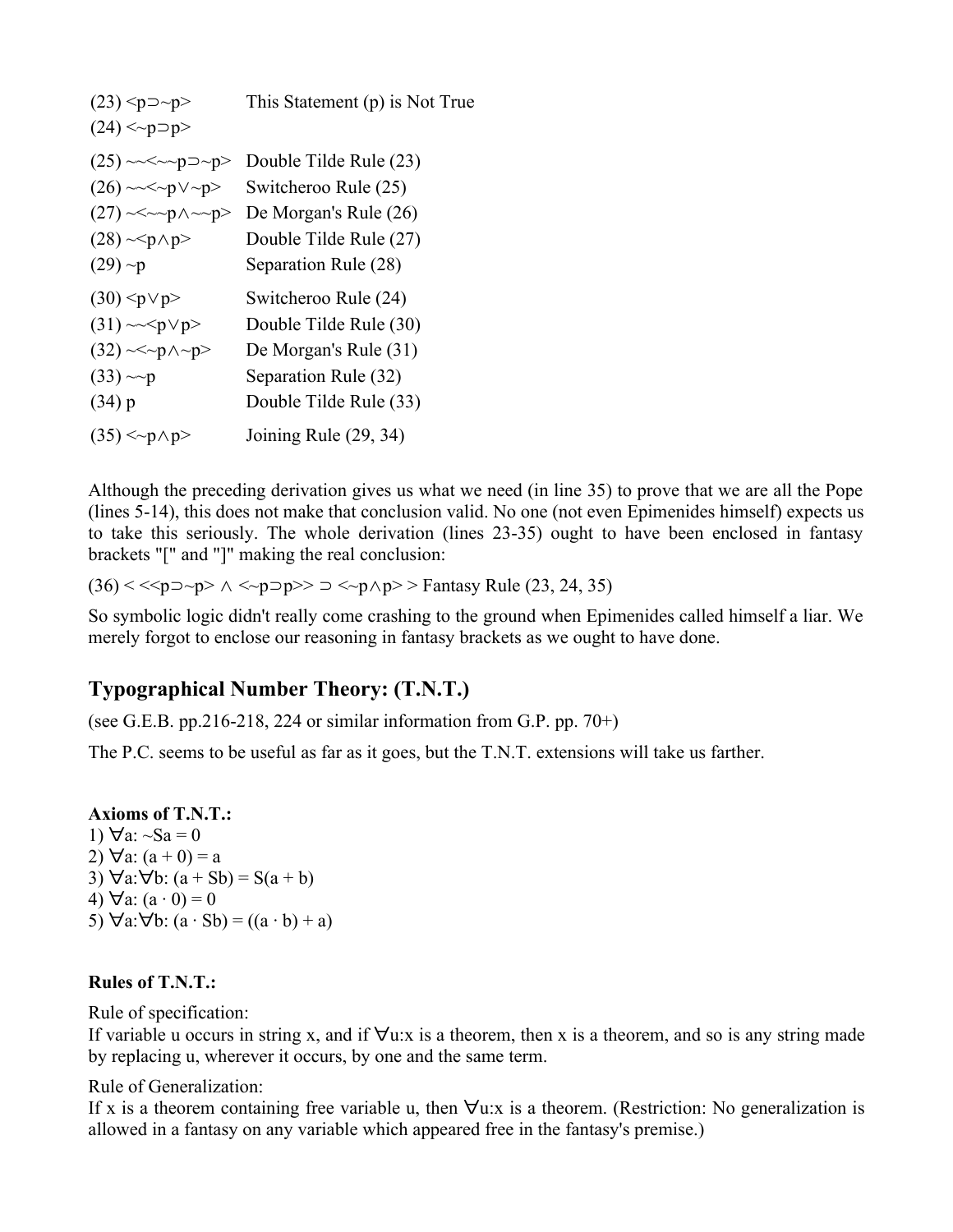Rule of Interchange: If u is a variable, then the strings: ∀u:~ and ~∃u: are interchangeable inside any theorem.

Rule of Existence:

If a term (which can contain variables if they are free) appears in a theorem, then any, several, or all instances of the term may be replaced with some new variable "u" and the ∃u: qualifier must be placed in front of the string.

Rules of Equality: Symmetry: If  $r = s$  is a theorem, then so is  $s = r$ . Transitivity : If  $r = s$  and  $s = t$  are theorems, then so is  $r = t$ .

Rules of Successorship: Add S: If  $r = t$  is a theorem, then so is  $Sr = St$ . Drop S: If  $Sr = St$  is a theorem, then so is  $r = t$ .

Rule of Induction:

If u is a variable and  $X\{u\}$  is a well formed formula in which u is free, and if both  $\forall u: \langle X\{u\} \supset X\{Su/u\} \rangle$  and  $X\{0/u\}$  are theorems, then  $\forall u: X\{u\}$  is also a theorem.

Here, "S0" means "the successor of zero" (or "1") and "SS0" means "2" etc.. T.N.T. uses only natural (non-negative and whole) numbers. The symbols "+" and "·" are simply symbols for addition and multiplication. " $\forall n$ : F(n)" means that for all natural numbers "n," the function F(n) must be true; and "∃n: F(n)" means that there exists some natural number "n," such that F(n) is true. (T.N.T. uses the very cumbersome "SSSSSSSSSS0" to express even the relatively small number 10. Here we will be using some very large numbers, so we will make things easier on everyone by using a much less cumbersome numbering system.)

At this point, we appear to have enough capability to generate the entire principles of mathematics (*Principia Mathematica* P.M., by Bertrand Russell and Alfred North Whitehead, published 1910-1913). Historically, as soon as this happened, the question was naturally raised whether or not all mathematical truth could be formalized in this manner.

# **ASCII "Gödel Numbering":**

Then, in 1931, Gödel published the paper which appeared to defeat forever any hope of formally proving all truth. To do this he came up with a way to express statements about T.N.T. in a format where they could be operated upon and tested by T.N.T. itself. His system involved converting statements about numbers into numbers.

Since this was in 1931, any knowledge about the inner workings of a desktop computer was still a good many decades off in the future. Yet Gödel was sufficiently ahead of his time that he invented a way of representing statements as numbers and then a way of performing operations on those numbers. At the time, the system was very difficult for anyone to follow. There may have been only a few people on the planet who were able to perform the mental gymnastics required to understand Gödel's theorem.

But personal computers have changed that for many people. A computer is a completely formal system of operating on simple binary numbers. All of the operations which a computer performs can be thought of as mere extensions to the P.C. and T.N.T.. Yet programs can perform very abstract symbolic operations which appear to have very little to do with the binary numbers which the computer is really manipulating.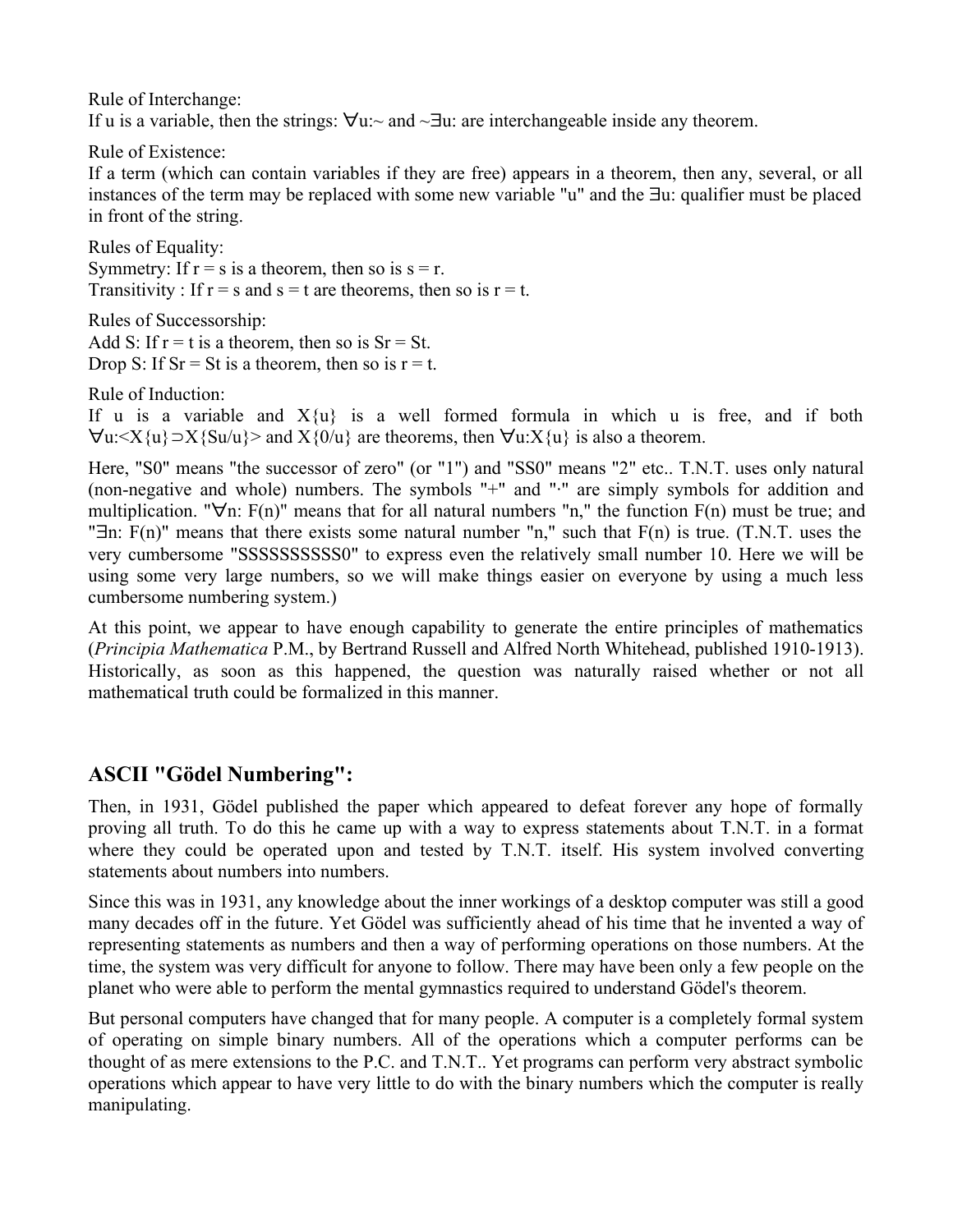To do this, most computers use a sort of "Gödel numbering" system called ASCII (American Standard Code for Information Interchange). The number 97 is the ASCII code for the lower case letter "a." The computer sees an "a" as the binary number "01100001b". (The "b" at the end of the number is to remind us that this is a binary representation for ninety-seven instead of a decimal representation for 1100001.) To save space, this binary number is usually broken into two halves (0110b, 0001b) which are then expressed as two hexadecimal digits (61h). (Letters a-f are used to represent the hexadecimal digits for the numbers 10-15. The "h" reminds us that this number is not a decimal sixty-one but a hexadecimal representation of ninety-seven.)

When you type an "a" into a word processor, the computer represents that symbol with the number "61h." The computer doesn't really care if this represents the number "97," the letter "a," or something entirely different. When it checks your grammar or spelling, it never "knows" it is doing anything more abstract than manipulating simple numbers.

The following is a reasonably familiar representation of what we might find in the memory of a digital computer:

00000: c1 61 3a c1 62 3a 28 61 2b 53 62 29 3d 53 28 61 ∀a:∀b: (a+Sb)=S(a 00010: 2b 62 29 2c c1 62 3a 28 53 30 2b 53 62 29 3d 53 +b), ∀b:(S0+Sb)=S 00020: 28 53 30 2b 62 29 2c 28 53 30 2b 53 30 29 3d 53 (S0+b), (S0+S0)=S 00030: 28 53 30 2b 30 29 2c c1 61 3a 28 61 2b 30 29 3d (S0+0),  $\forall$ a:(a+0)= 00040: 61 2c 28 53 30 2b 30 29 3d 53 30 2c 53 28 53 30 a, (S0+0)=S0, S(S0 00050: 2b 30 29 3d 53 53 30 2c 28 53 30 2b 53 30 29 3d +0)=SS 0,(S0+S0)= 00060: 53 53 30 00 00 00 00 00 00 00 00 00 00 00 00 00 ... SS0

The column on the left identifies the memory address (in hexadecimal) for the first byte of data in each row of memory locations. Each of the sixteen numbers following that address is expressed as two hexadecimal digits which, together, describe the data in that memory location. On the right is a row of symbols which interpret those sixteen data bytes as ASCII characters. In this case, we are using a made-up code "c1" for the symbol "∀". (The ASCII numbering system doesn't really have a code for that symbol.)

If you study the characters in the rows on the right, you will notice that they spell out a series of seven T.N.T. lines which comprise a proof for the T.N.T. theorem "(S0+S0)=SS0." (meaning 1+1=2, see the examples below). This means the computer is representing this proof as a series of numbers. The computer could also chain this series of numbers together into a single large number (which happens to be the normal way that computers store large numbers.) In fact, any string of characters can be represented by a single large number whose value is that of its ASCII characters (in hexadecimal) being strung together into this kind of chain.

#### **Example 1:**

(37)  $(S0+S0)=SS0 \Rightarrow 2853302b5330293d535330$  (hex)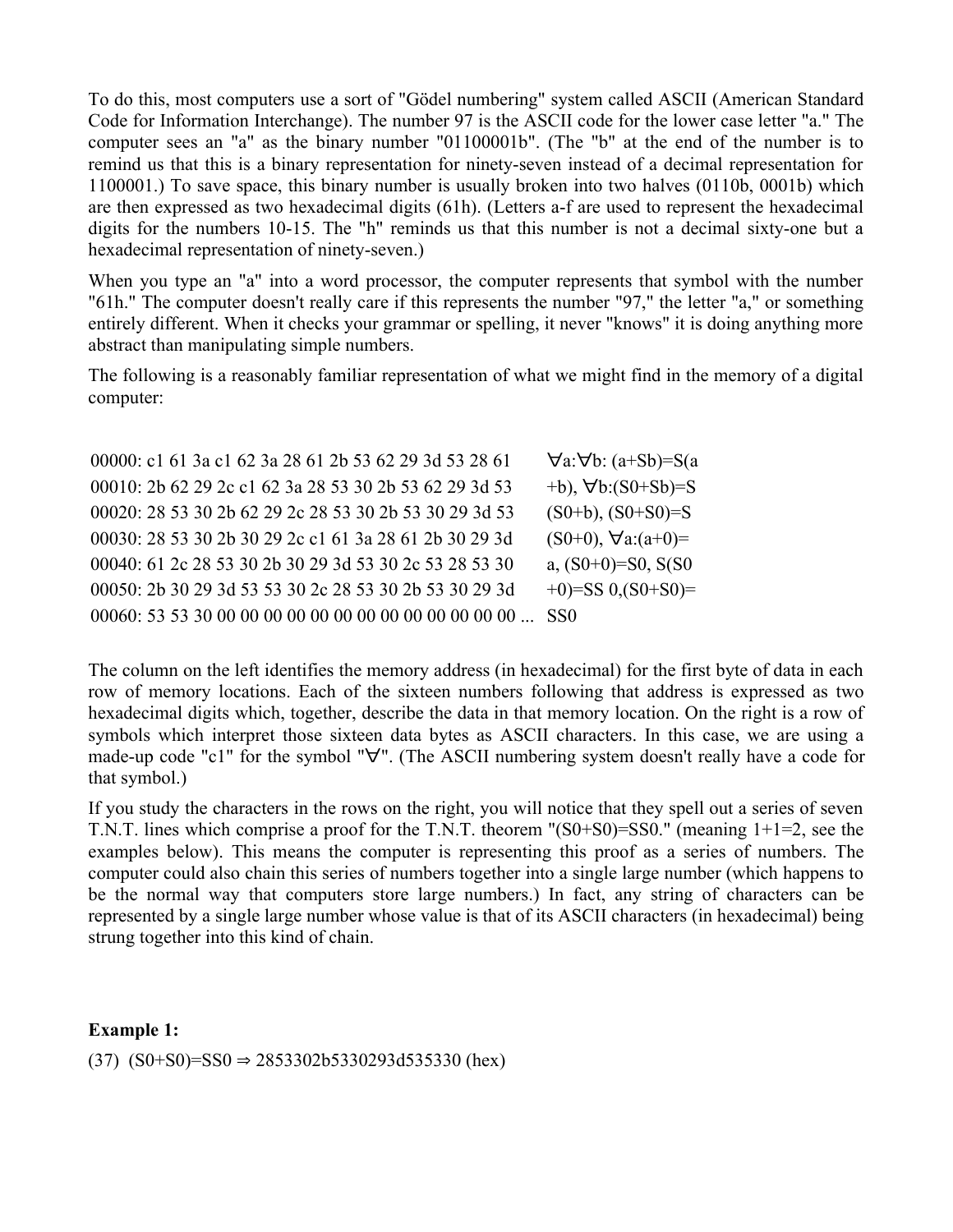### **Example 2:**

```
(38) ∀a:∀b:(a+Sb)=S(a+b), axiom 3 
(39) \forall b:(S0+Sb)=S(S0+b), specification (S0 for a)
(40) (S0+S0)=S(S0+0), specification (S0 for b)
(41) \foralla:(a+0)=a, axiom 2
(42) (S0+0)=S0, specification (S0 for a)
(43) S(S0+0)=SS0, add S
(44) (S0+S0)=SS0 transitivity (lines 40, 43)
⇒
```

```
c1613ac1623a28612b5362293d5328612b62292cc1623a2853302b5362293d53285330
2b62292c2853302b5330293d532853302b30292cc1613a28612b30293d612c2853302b
30293d53302c532853302b30293d5353302c2853302b5330293d535330 (hex)
```
Of course, this is not the system Gödel used to number his T.N.T. statements (his system involved prime numbers -- see G.P. pp.68+ for a more complete explanation), but it is an obvious way to do it. More importantly, it is a way which may be familiar to many of us; it may be less trouble to keep this kind of "Gödel number" in our heads while we attempt to follow other complicated reasoning at the same time. If you happen to be very familiar with hexadecimal and ASCII, you might be able to "read" the T.N.T. statements directly out of these numbers. Furthermore, it is a simple matter to formally extend T.N.T. to allow substitutions between T.N.T. numbers (like SSSSSSSSSS) and hexadecimal-ASCII Gödel numbers (like 09h). etc. This gives us the ability to to use the T.N.T. rules to operate on this type (hexadecimal) of Gödel numbers.

# **Proof Pairs:**  $\leq n \rightarrow m$ **>**

If the number "n" is the Gödel number for a proof of a statement whose Gödel number is "m", then "n" and "m" can be said to constitute a proof pair. Here we will use the symbols  $\leq n \rightarrow m$  to designate this relationship. We can also define a T.N.T. extension procedure (more easily pictured as a stringmanipulating computer routine) which can determine whether or not "n" describes a proof for "m." Since we know all of the T.N.T. rules, it would be fairly obvious how a skilled programmer might write a computer program to check whether the relationship was valid. The first thing to check might be whether the number "m" exactly matches the end of "n," but the other tests would also be reasonably straightforward. The result of this procedure would be either "true" or "false" and it could be expressed symbolically as  $\leq n \rightarrow m$  or  $\leq n \rightarrow m$  depending on whether or not the result was true.

#### **Example:**

<c1613ac1623a28612b5362293d5328612b62292cc1623a2853302b5362293d532853302b6229 2c2853302b5330293d532853302b30292cc1613a28612b30293d612c2853302b30293d53302c  $532853302b30293d5353302c2853302b5330293d535330 \rightarrow 2853302b5330293d535330 \rightarrow$ 

In this example, our "n" is the hexadecimal representation for a proof that " $1+1=2$ ", and our "m" is the hexadecimal representation for the statement "1+1=2" itself. In this case,  $\langle n \rightarrow m \rangle$  is a true statement. At this point we are ready to take an oversimplified look at what Gödel attempted to do.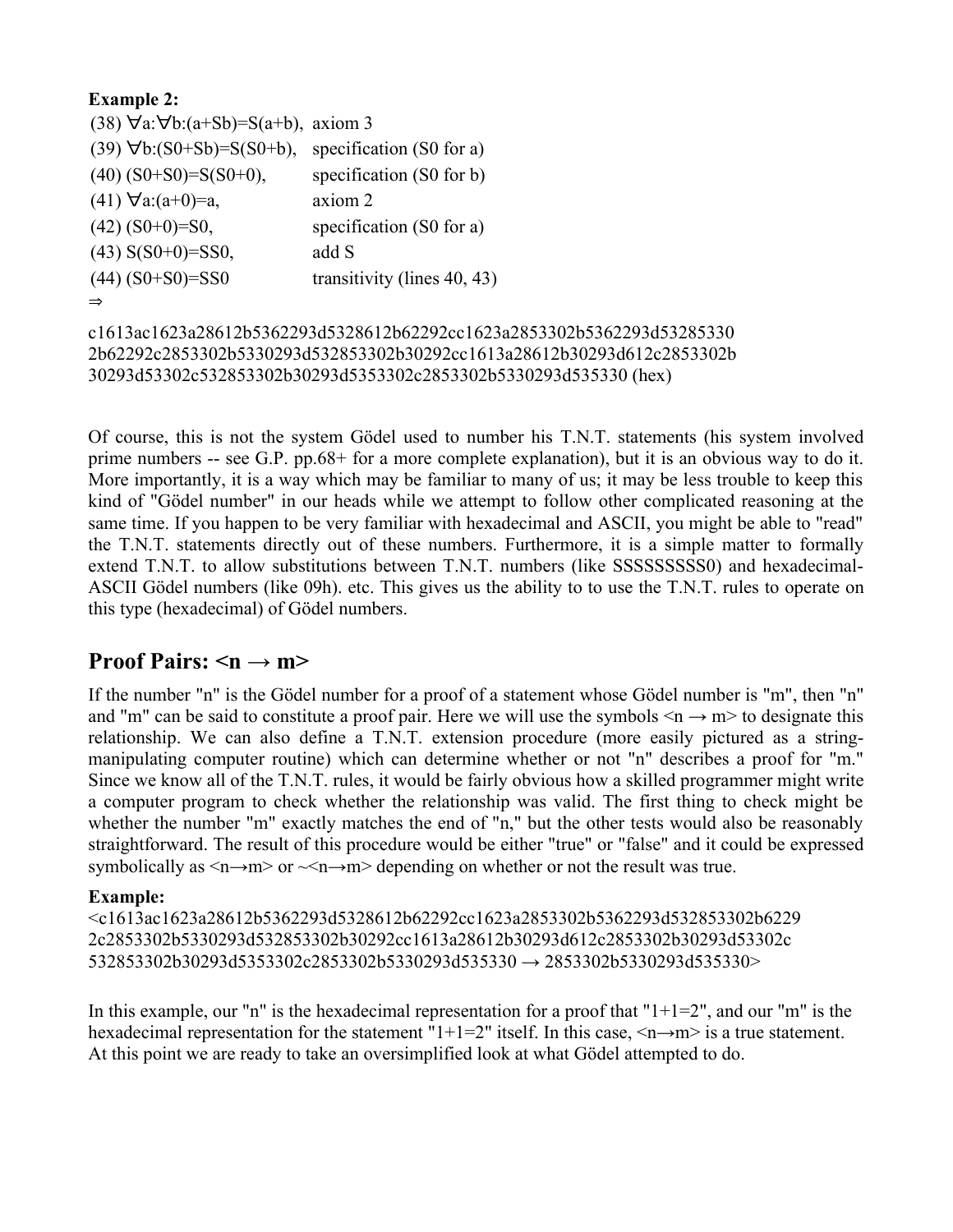# **An Oversimplification of Gödel's String:**

Consider the following string of logical terms:

 $(45) \sim \exists n: \leq n \rightarrow g >$ 

Here we will have "g" represent the number 7ec26e3a3c6ec3**67**3e (hex) which happens to be the Gödel number for the whole string ~∃n:<n→g> (We are using the made-up code "c2" for the symbol "∃"and the made-up code "c3" for the symbol "→") The hexadecimal representation for "g" is emphasized because it will be important for us to keep track of it. This string means: "There is no number 'n' such that 'n' and 'g' constitute a proof pair for the string whose Gödel number 'g' represents 'this string itself'." In layman's terms, this is sort of like saying:

"There is no proof that this statement is a theorem."

Unfortunately, this string contains a circular reference to the symbol "g" (67 hex). In effect, the phrase "this statement" is understood to be replaced by the whole phrase, so we really get something more like:

"There is no proof that (There is no proof that (There is no proof that (...) is a theorem.) is a theorem.) is a theorem."

This isn't a very manageable statement, and it isn't clear that the reason we might not be able to prove this is that we would have to somehow produce "g" itself out of thin air in our proof. What is needed is something which removes the circularity. Here Gödel came up with an amazingly clever solution. He found a way to use "self reference" itself to undo the undesired effects of self reference.

# **The "Quine" Function: < ↓ >**

There was a philosopher named Willard Van Orman Quine who experimented with some interesting self-referencing statements like:

"IS A SENTENCE FRAGMENT," IS A SENTENCE FRAGMENT.

#### "YIELDS FALSEHOOD WHEN PRECEDED BY ITS QUOTATION," YIELDS FALSEHOOD WHEN PRECEDED BY ITS QUOTATION.

Gödel did a similar thing with his numbers. Specifically, he came up with a function which we will call the Quine function (see G.E.B. pp. 435, 445-446 or G.P. pp.90-91). Here we will use  $\langle n \downarrow m \rangle$  to symbolically represent this function.  $\langle n \vert m \rangle$  means "m" is constructed by inserting the Gödel number for the number "n" into every location of "n" (interpreted) which symbolizes a free variable. We will not have to worry too much about what the term "free variable" means; "g" happens to be the only "free variable" we will be using here. We can restate this as: construct "m" by inserting the Gödel number for the number "n" into every location of "n" which is marked by the hexadecimal code "67" for "g". (And yes, "n" is going to be a Gödel number itself, so I really mean the Gödel number for a Gödel number here.)

If "n" is 7ec26e3a3c6ec3**67**3e (which is the hexadecimal-ASCII representation for ~∃n:<n→g>), then the Gödel number for "n" is 3765633236653361336336656333**3637**3365 (which is the hexadecimal-ASCII representation for the hexadecimal-ASCII representation for  $\sim\exists n:\leq n\rightarrow g\geq$ ). So, by definition of the Quine function " $\langle n \downarrow m \rangle$ ", "m" would have to be:

7ec26e3a3c6ec3[3765633236653361336336656333**3637**3365]3e

Here the square brackets just show where we inserted the Gödel number for "n" into the number "n" itself -- (where the "g" or "67" was).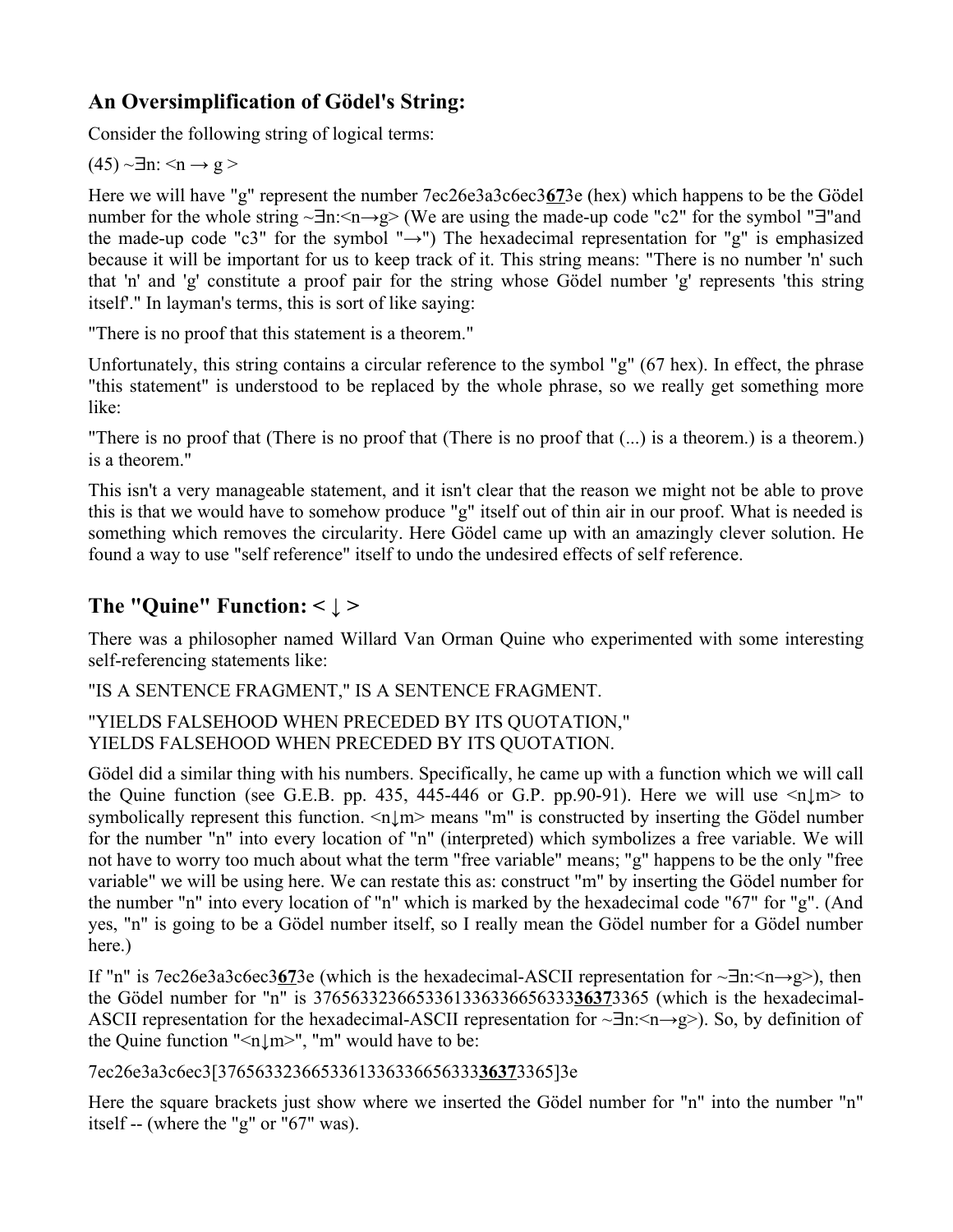# **Gödel's String:**

We are now almost ready to construct Gödel's String. We start with the following string (which is still not quite Gödel's String):

 $(46)$  ~∃n:∃m:  $\leq$ n → m> $\land$   $\leq$   $\downarrow$  m>>

This string has the Gödel number of 7ec26e3ac26d3a3c6ec36d3e263c**67**c46d3e3e (hex). We are using the made-up code "c4h" for the symbol "↓." and 26h (ASCII for "&") for the symbol "∧."

Next we get rid of "g" (the only free variable) by plugging the string's own Gödel number into it:

(47) ~∃n:∃m: <<n→m>∧<7ec26e3ac26d3a3c6ec36d3e263c**67**c46d3e3e↓m>>

This, essentially, is Gödel's string. (We are just using different symbols and numbering.) By definition of the Quine function  $( )$ , we know that "m" is:

7ec26e3ac26d3a3c6ec36d3e263c[3765633236653361633236643361 3363366563333664336532363363**3637**6334366433653365]c46d3e3e

Which is the hexadecimal-ASCII representation (the Gödel number) for:

(48) ~∃n:∃m: <<n→m>∧<7ec26e3ac26d3a3c6ec36d3e263c**67**c46d3e3e↓m>>

By comparing strings 47 and 48, we see that this is just Gödel's string again. This means Gödel found a non-circular way to refer to "this string." The "↓" (Quine) function achieves this. Even the "67" (meaning "g") in the string has lost its circularity. Now it is just an arbitrary place marker which tells us where the string is to be inserted into itself. (Any symbol would work equally well for this marker.)

Because the Quine function is defined for g

(g being the number 7ec26e3ac26d3a3c6ec36d3e263c**67**c46d3e3e),

we know that  $\leq g \downarrow m$  must be true for some number "m". Actually, we know that the number "m" is specifically:

7ec26e3ac26d3a3c6ec36d3e263c[3765633236653361633236643361 3363366563333664336532363363**3637**6334366433653365]c46d3e3e

(This is the Gödel number for "this string.") Therefore, we know that the Quine function will be "true" when "m" is the the Gödel number for "this string."

This means the right side of the "∧" operator in Gödel's string (47) must be true when "m" is the Gödel number for "this string." Therefore, if the whole string is not a theorem, the failure must be in the other part of it. "<n→m>" must be false when "m" is the Gödel number for "this string". So, this string means "There is no 'n' such that 'n' and 'm' from a proof pair (where 'm' is the Gödel number for this statement)." Or, paraphrased:

(49) "This statement is not a theorem." (of any formal system)

Gödel's string asserts that it is not a theorem of T.N.T. (nor of Principia Mathematica, nor of *any* other formal system of mathematics and logic -- see G.E.B. p.447 or G.P. pp 106-108). Gödel managed to make this assertion within the allowed syntax of T.N.T. using only a few obviously valid extensions to it. Now, what does this mean? Gödel's statement asserts that it is underivable (not a theorem), but is it *really* a theorem or not?

**Possibility 1:** This statement is a provable theorem -- but if so, it would be a self-stultifying theorem. Consequently, it would have to be a false one. This would mean T.N.T. is inconsistent (produces false theorems).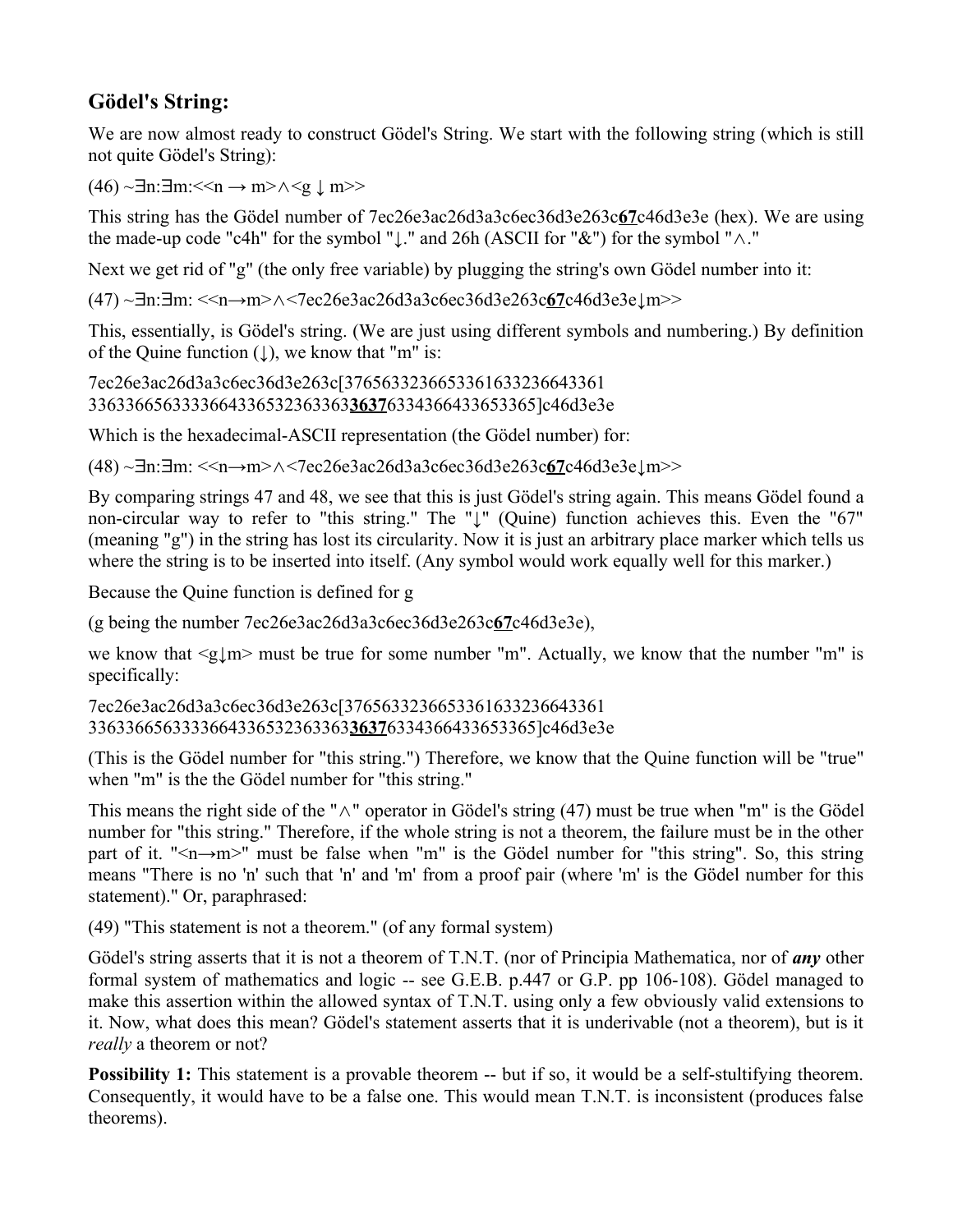**Possibility 2:** This statement is not a provable theorem. This is exactly what it asserts, so it would seem that it "must" be a true statement. Therefore T.N.T. would have to be incomplete and could not prove theoremhood for all true statements.

Gödel concluded that this statement had to be true, yet not a theorem -- that, therefore, *all* consistent logical systems must be incomplete. Specifically, they must at least fail to prove the "truth" of Gödel's statement (and also, the truth of an infinite number of other statements like it).

The consequences do not end here. We have just decided that Gödel's string (47) (we'll call it G) cannot be a theorem of T.N.T. (even though it is "true"), but neither can its negation ~G be a theorem (since the negation of a true statement must not be a theorem in a consistent logical system). This give us: ~<G∨~G> (see G.E.B. p.449) which is a violation of the rule of excluded middle. Observe the mischief Gödel's theorem has permitted:

 $(50) \sim G \vee G$ (51) <~G∧~~G> De Morgan's Rule (52) <~G∧G> Double Tilde Rule

Line 52 gives us what we need (using lines 5-14) to prove that we are the Pope. Only this time, unlike Epimenides, Gödel seems to be quite serious.

# **Did Gödel Make a Mistake?**

Epimenides and Gödel have both made assertions. Epimenides said (line 22):

"This statement is not true."

And Gödel said: (line 49)

"This statement is not a theorem." (of any formal system)

Notice the similarity between the two. These statements become particularly similar when we keep in mind that the goal of a formal system is that *all theorems be true* (and, ultimately, that all non theorems be false). It would appear that, at some level, Gödel might be attempting to state the same paradox as Epimenides. By taking Epimenides' assertion seriously, we can "prove" anything at all to be true. The same appears to be true of Gödel's assertion. However, the correct axiom to extract form the "Emimenides fantasy" is really: (line 36)

 $< $\supset$   $\supset$   $\supset$   $\supset$   $\supset$   $\supset$   $\supset$   $\sup$$ 

Or perhaps even something like:

<"this statement (within the quotes) is not true" ⊃ absolutely anything>

This is all that is permitted by the fantasy rule.

# **The "Epimenides" String:**

The Epimenides Paradox can be expressed using Gödel's system; but first we will need to define another new function which we will call the "Interpretation" function: «n». Like the "Proof Pair" and "Quine" functions, this is another made-up function. «n» simply means that the Gödel (or ASCII) number "n" is to be interpreted. Thus, if  $n = 7e70$  (hex-ASCII for "~p"), then "«n»" means "~p". This function is as valid an extension to T.N.T. as those other extensions were.

To generate the "Epimenides String" we will start with: ∃m: < ~ «m»  $\land$  <g⊥m >>, whose Gödel number,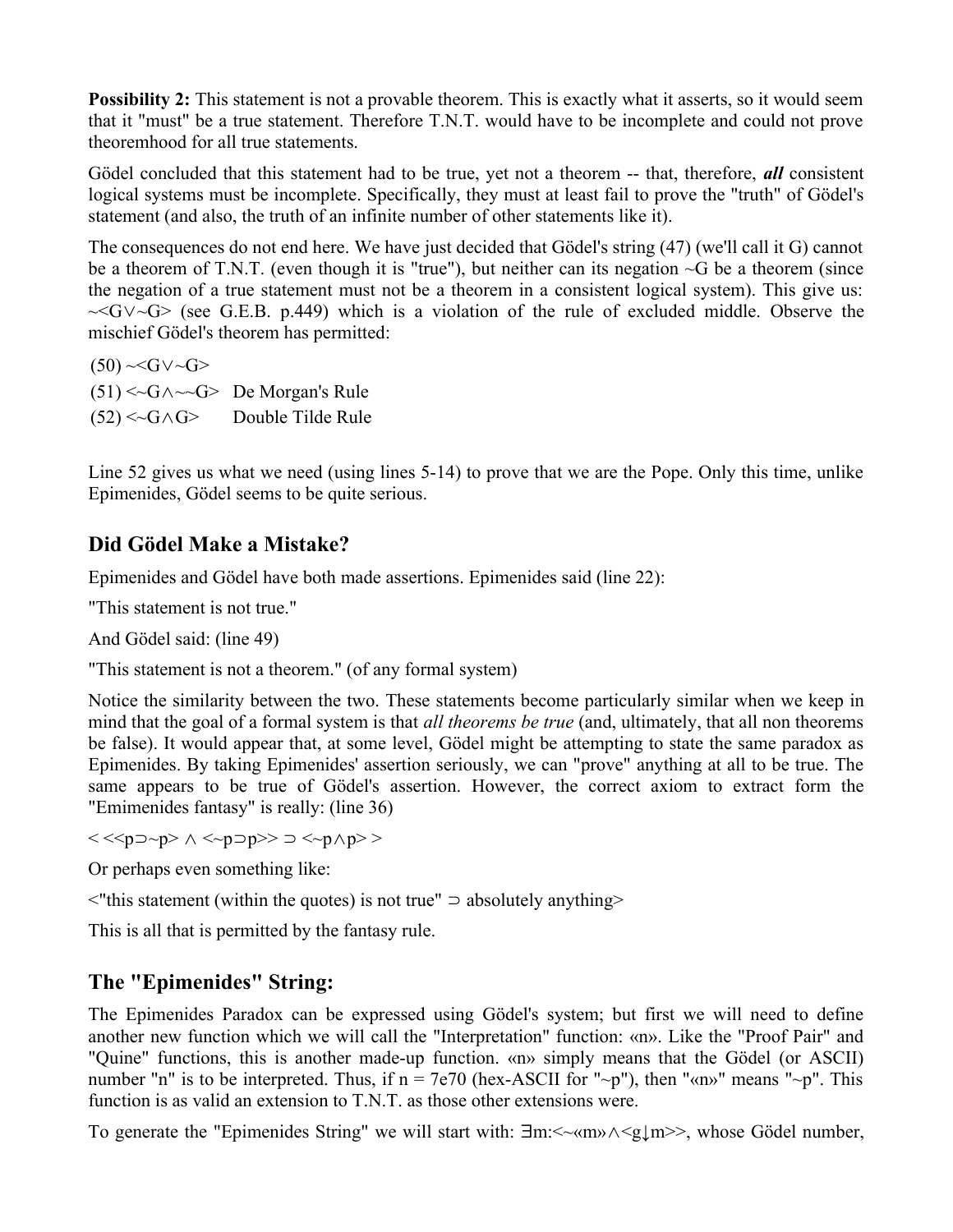"g" is c26d3a3c7e7b6d7d263c**67**c46d3e3e (hex). (Here we are using the codes "7b" and "7d" for the symbols "«" and "»")

As before, we plug the string's own Gödel number into its "g", and get:

∃m:<~«m»∧<c26d3a3c7e7b6d7d263c**67**c46d3e3e↓m>>

Which, by definition of the Quine function, means "m" must be equal to:

c26d3a3c7e7b6d7d263c[633236643361336337653762 3664376432363363**3637**6334366433653365]c46d3e3e

which is the hexadecimal-ASCII representation (or Gödel number) for:

```
∃m:<~«m»∧<c26d3a3c7e7b6d7d263c67c46d3e3e↓m>>
```
Which is, as before, just the string whose truth we are questioning. Since we know the Quine function must generate the "m" which is the Gödel number for "this statement", the right half "<c26d3a3c7e7b6d7d263c**67**c46d3e3e↓m>" must be true. This means the veracity of the statement hangs on the "~«m»" part of it (where "m" is the Gödel number for "this statement"). So, its meaning is, effectively:

"This statement is not true." (line 22)

Because it is self stultifying, this statement cannot be a valid theorem of T.N.T.. However, neither is it simply true, or simply false. Instead, being a paradox, it is something which intrinsically violates the rule of excluded middle.

### **Gödel's Error:**

Might Gödel's assertion contain an intrinsic self-contradiction? Because of what follows from it, we ought to be very careful here. We have certainly shown that it cannot be a provable theorem (and therefore be false by its own assertion), but how carefully did we test the idea that it was a "true" nontheorem? We never tested the possibility that it might be a *paradoxical* non-theorem.

Since Gödel's statement is certainly a non-theorem, and since it asserts it is a non-theorem, then it might seem obvious that it must be a "true" statement. Unfortunately, real truth is not always this simple. We must remember that we have used some kind of *reasoning* (asserted to be valid) for sorting this statement into the "truth" category. Since Gödel's theorem applies to *all* formal logical systems, It might be of interest to consider whether or not our reasoning (when we decided Gödel's statement was true) might itself be considered a *formal* logical system. If so, this would make Gödel's statement a "theorem" of whatever reasoning system we happened to be using. Since it is now a theorem, this would make it a false statement -- which then turns it back into a non theorem and a true statement. In short, it would not simply be true or false; it would be paradoxical -- like Epimenides' statement. For this reason, we must presume that Gödel's claim cannot be supported *formally*.

In order for Gödel's claim to hold up, it's supporting arguments must fall short of formality in some way. Logical arguments which cannot be made *formally* may not really be all that logical. Let's take a careful look at the "logic" we were using when we identified Gödel's statement as being "true." In essence, we assumed: "Any statement which asserts the truth about what "has been" (in the past) concluded about it, "is" (in the present and future) still a "true" statement." We failed to account for the circularity or "oscillating" nature of paradoxical statements. This is not valid reasoning. So, whether or not our reasoning might have been considered "formal," it was certainly faulty.

Like Epimenides' statement, Gödel's statement intrinsically violates the law of excluded middle. We ought to have treated Gödel's entire derivation as a formal fantasy. His string was merely assumed for